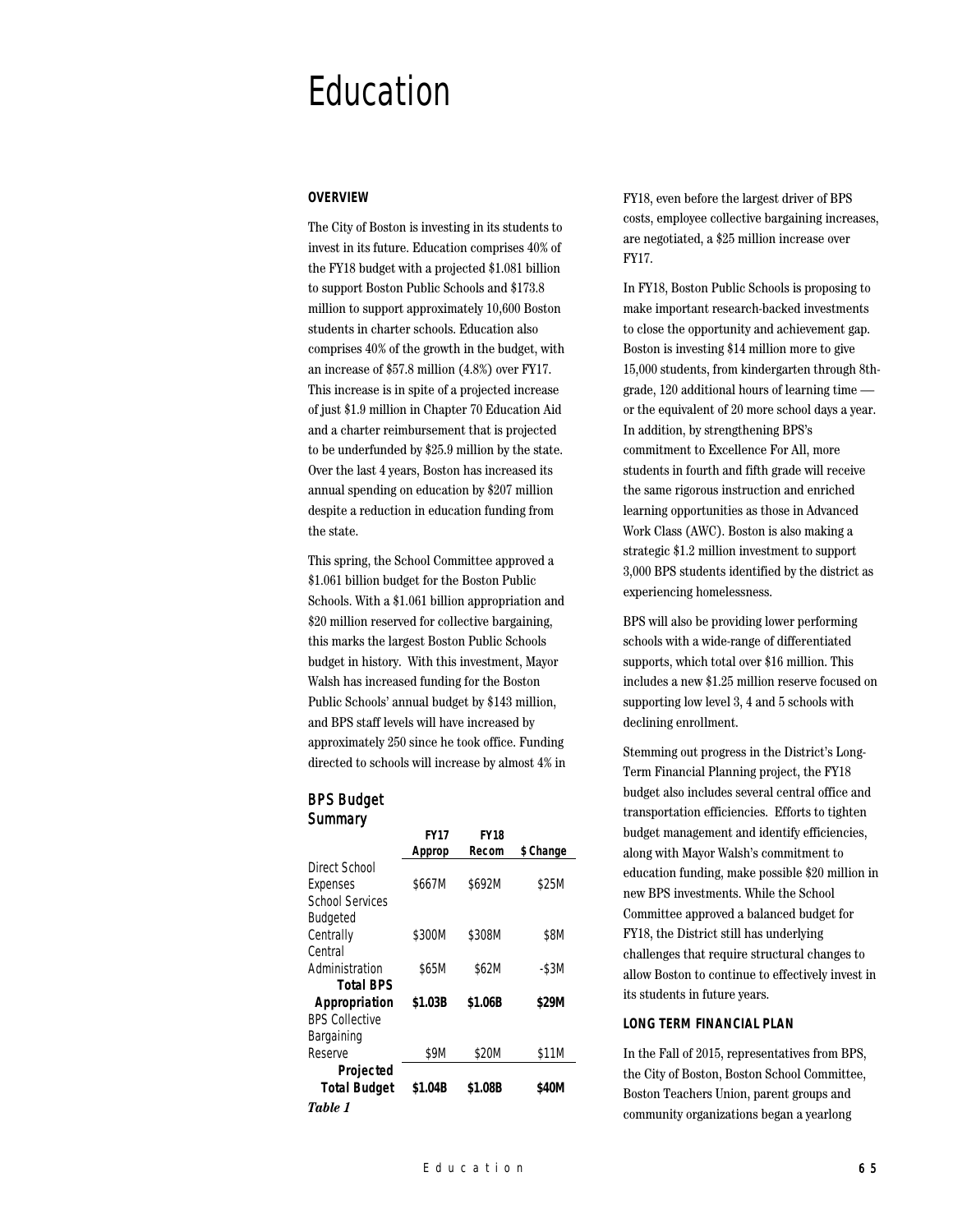effort that culminated with the release of the first report in the BPS Long Term Financial Planning effort in November 2016.

The plan aims to unlock resources for future investment, as the District's costs are outpacing future revenue growth. The plan describes five main drivers that contribute BPS's yearly fiscal challenges: transportation, district footprint, salaries and benefits, student need, and federal and state revenue. To address these issues, ten big ideas were outlined within the report. The ideas include ways to decrease costs as well as increase revenue.

- Reduce long-distance BPS transportation by adjusting student assignment policies
- Adopt State-Mandated Transportation-Eligibility Distances
- Maximize Efficiencies in Transportation
- Reconfigure the District's Footprint
- Examine Teacher Wages and School Day Length
- Advocate for legislative changes related to teachers in Suitable Professional Capacity roles
- Ensure Special Education Identification and Administration Support Students Appropriately
- Streamline Central Office
- Advocate to Realign State Education Formulas
- Advocate to Give Boston More Flexibility to Modify its Revenue Structure

BPS and the City have already commenced implementation of operational efficiencies and advocacy for state education formula changes based on the findings outlined in the Long Term Financial Plan report. These will be highlighted later in the chapter. The District continues to engage with the community and conduct additional analysis on the other ideas under discussion, which have broader policy implications. No significant potential policy changes outlined in the first Long Term report are in the FY18 proposal.

# **BPS Spending Pressures**

The current administration at BPS inherited an expensive cost structure built up over several decades. As mentioned previously, four of the five main drivers that contribute to yearly budgetary challenges at BPS are cost related. BPS spends 45% more per pupil than comparable districts. This amounts to about \$6,400 more per pupil than comparison districts after adjusting for Boston's higher cost of living. This cost can be directly linked to the following occurrences:

- BPS spends more per pupil on transportation than nearly all of the 200 largest districts in the country - an amount nearly five times more than the average.
- Boston spends 3.1 times more on transportation costs per Special Education student than comparison districts. BPS has seen an increased number of students assigned to door-to-do pick-up versus corner bus stop pick-up.
- Due to the size of Boston's school buildings, BPS' elementary schools are 140 students smaller and secondary schools are 220 students smaller than peer districts. This causes BPS to spend 35% more per-pupil on school-based administration services.
- 20% of BPS students receive special education services compared to the national average of 13%. BPS spends nearly one fourth of its budget on special education, which is 53% greater than the comparison average.
- BPS also pays teachers more than comparison districts on average (adjusted for cost of living). BPS total compensation is 29% higher than the comparison average, and the average teacher salary is over \$90,000 even before healthcare and pension costs.

Not only is BPS spending a large portion of its budget in areas such as transportation and special education, but these areas also see the fastest rate of cost growth. Curbing costs where the district benchmarks unfavorably to other districts without negatively impacting service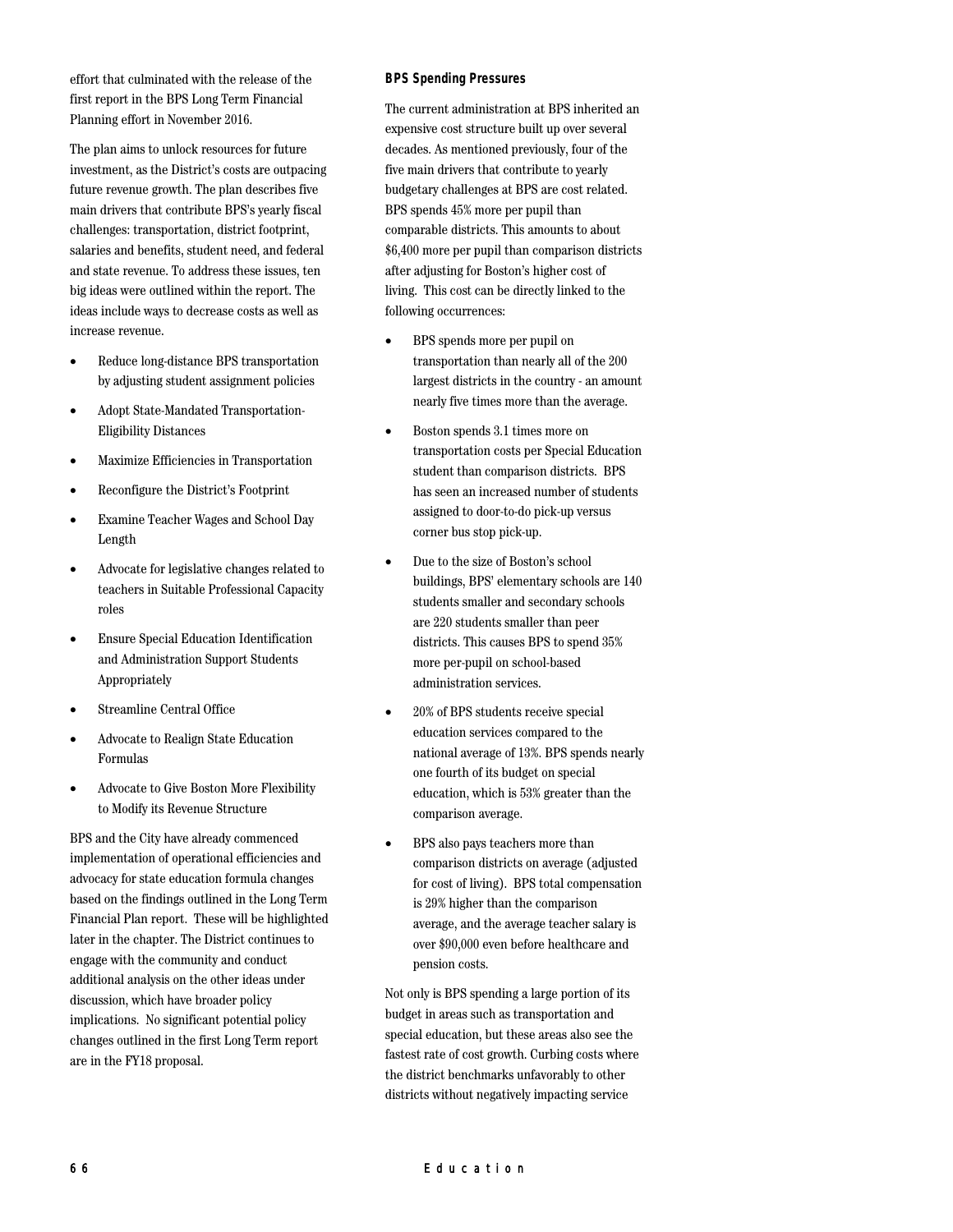delivery would allow the District to invest more heavily in other areas.

## **Net State Education Revenue**

The Long-Term Financial Plan also identified that stagnant state education revenue, combined with the City's steeply growing charter school assessments, will continue to contribute to the district's fiscal challenges. Over the past ten years, Boston's net education aid has dramatically declined, while education costs have rapidly climbed. While Boston is projected to spend \$206.7 million more on education in FY18 than it did when Mayor Walsh took office, Boston's two major state education revenue sources have declined by \$3.8 million since that time.

Chapter 70 Education Aid, the City's main source of state education aid, does not work for Boston. Despite the Commonwealth adding over \$1 billion to its Statewide Chapter 70 appropriation since FY08, Boston's Chapter 70 Aid has increased by just \$1.6 million during this period, or an average annual growth of 0.2%. Boston's Chapter 70 aid would grow by just 0.89% or \$1.9 million under the FY18 State Budget, well short of the \$57.8 million more Boston expects to spend on education in FY18.

Charter school tuition reimbursement was an important part of the 2010 Achievement Gap law, meant to assist communities with the transition years' costs as their Commonwealth charter school costs increased. Effectively, the legislation doubled the City's charter school spending limit, while increasing the state's financial commitment to sharing in the associated increased costs. However, the state's charter school tuition reimbursement is subject to legislative appropriation, and has been underfunded between FY15 and FY18, leading Boston to lose a projected \$74 million in revenue from the state in these four years combined. Under the FY18 State Budget, Boston is projected to lose an additional \$25.9 million in FY18 due to underfunding of this appropriation by the Commonwealth. Charter School Reimbursement is a critical revenue source for Boston, which has seen its charter school tuition costs grow rapidly; Boston's charter school assessment has risen by \$105.5 million or 154% since the enactment of the 2010

Achievement Gap Legislation. In FY18, Boston's Charter School tuition makes up a greater percentage of the City's net school spending than any other community in the state.

#### **Education Legislation**

In light of the growing chasm between education costs and state revenue, Mayor Walsh filed comprehensive education finance reform legislation that aims to invest equitably in public education and expand access to highquality education for students of all ages. In addition to the internal changes recommended to be explored at BPS, the Long-Term Financial Plan's 10 Big Ideas included a call to "Advocate to Realign State Education Formulas" and to "Advocate to Give Boston More Flexibility to Modify its Revenue Structure." Based on these findings, the Mayor has filed comprehensive education finance reform legislation that would increase annual available funding for Boston by about \$35 million for increased investment in education in its first year of implementation. The package would fix the broken charter school finance model, more fully fund the cost of the Commonwealth's highest need students, and redirect existing tax revenue produced in Boston back to its residents. In addition, if more state revenue becomes available for education, the Mayor's Chapter 70 Education Aid proposal would fundamentally change Boston's stagnant state education aid and provide an additional \$150 million per year to Boston students within several years.

To fix the broken Charter School Transition Funding Model, the Mayor's proposed legislation would relieve the State General Fund of the cost of charter facilities, creating additional capacity for state funding for charter transition costs. The proposal also streamlines charter school transition funding in a way that limits state and city costs by committing the Commonwealth's support for additional charter school seats by providing 3 years of transitional funding directly to the charter schools (100% of the tuition in year 1, 50% in year 2, and 25% in year 3, with the municipality responsible for the balance in Years 2 and 3 and thereafter). The legislation also addresses a flaw in the current charter assessment formula that directly penalizes communities that have had their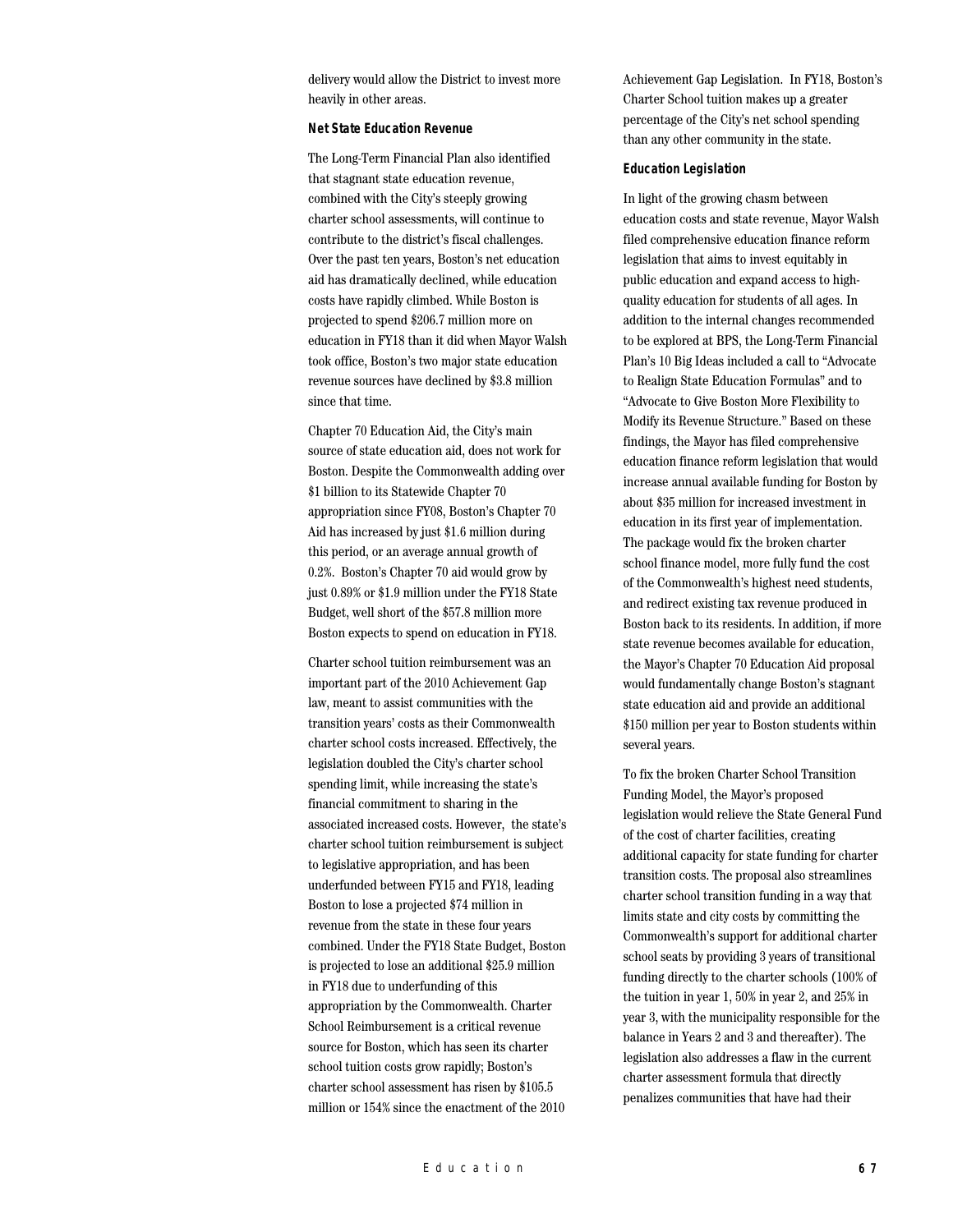charter reimbursement appropriations underfunded. Finally, it grants charter schools access to the Massachusetts School Building Authority.

To provide every Boston 4-year old with a high quality Pre-Kindergarten seat, the Mayor proposed legislation dedicating \$16.5 million to early education. The Universal Pre-Kindergarten Taskforce gained important insight into the supply and demand of pre-K seats in Boston. It found that Boston had solved the overall access challenge, but continued to face a significant shortage of quality seats. The taskforce estimates a 1,350 seat gap in Boston between the number of quality seats—roughly 4,000—and the current number of 4-year olds (5,350). Mayor Walsh is proposing to close the "quality gap" in pre-kindergarten seats in Boston by investing in programs at public schools and community based organizations with surplus revenue raised in Boston from the Convention Center Fund. The proposed legislation redirects the surplus amounts generated from two Convention Center Fund revenues that are produced exclusively in Boston, the Boston Sightseeing Surcharge and the Boston Vehicular Rental Transaction Surcharge.

Boston Public School students face more significant and more numerous disabilities than students in other districts. BPS's students in out of district educational programs cost an average of \$84,000 per pupil. Currently, the state reimburses districts for 75% of costs above 4 times the statewide average foundation per pupil rate, subject to appropriation. To increase districts' reimbursements for the highest-need and highest-cost students, the Mayor has proposed legislation that would change this threshold to 3 times the average pupil cost.

The Mayor has also proposed legislation to make transformational education funding available for Boston if the State identifies a new education revenue source. The proposal fixes the Chapter 70 Education Aid formula for communities like Boston that serve the Commonwealth's most economically disadvantaged students, are investing more in their students than is required, but are receiving stagnant education aid each year. If

new state revenue is identified for education aid, the proposal caps the municipal revenue growth factor at 2 ½% for communities like Boston, and implements needed foundation budget updates for economically disadvantaged, special education, and English Language Learning students. If adopted, Boston could fundamentally change its State Education Aid picture and invest an additional \$150 million per year in its students within the next several years.

Additionally, the City and BPS are advocating for restoration of funding for Kindergarten Expansion Grants that was cut in the FY17 state budget. This line item was a critical source of revenue assisting BPS in providing access to full day kindergarten to all five-year olds in Boston. This year, BPS had to divert funding to minimize the impact of this \$1.8 million cut on students, funding that could have been used to expand learning hours or K1 seats, and for many other purposes.

## **BPS OPERATING BUDGET**

At a \$1.061 billion appropriation plus a \$20 million collective bargaining reserve, this marks the largest Boston Public Schools budget in history. The FY18 allocation makes targeted investments in programs that increase academic rigor and enrichment, prekindergarten, extended learning time, vocational programming, and resources for students experiencing homelessness.

Funding directed to schools will increase by almost 4%, even before the largest driver of BPS costs, employee collective bargaining increases, are negotiated. When taking into account total spending at schools, funding directed to schools is projected to increase at 96 schools, even with flat overall district enrollment. This includes additional funding for lengthening the school day at 39 schools, new homeless resources, weighted student funding (WSF) allocations, a projected allotment from the collective bargaining reserve, supports added to schools after WSF, and other new investments.

In addition to school budgets, schools receive significant support from services that are budgeted centrally. This includes items such as transportation, certain special education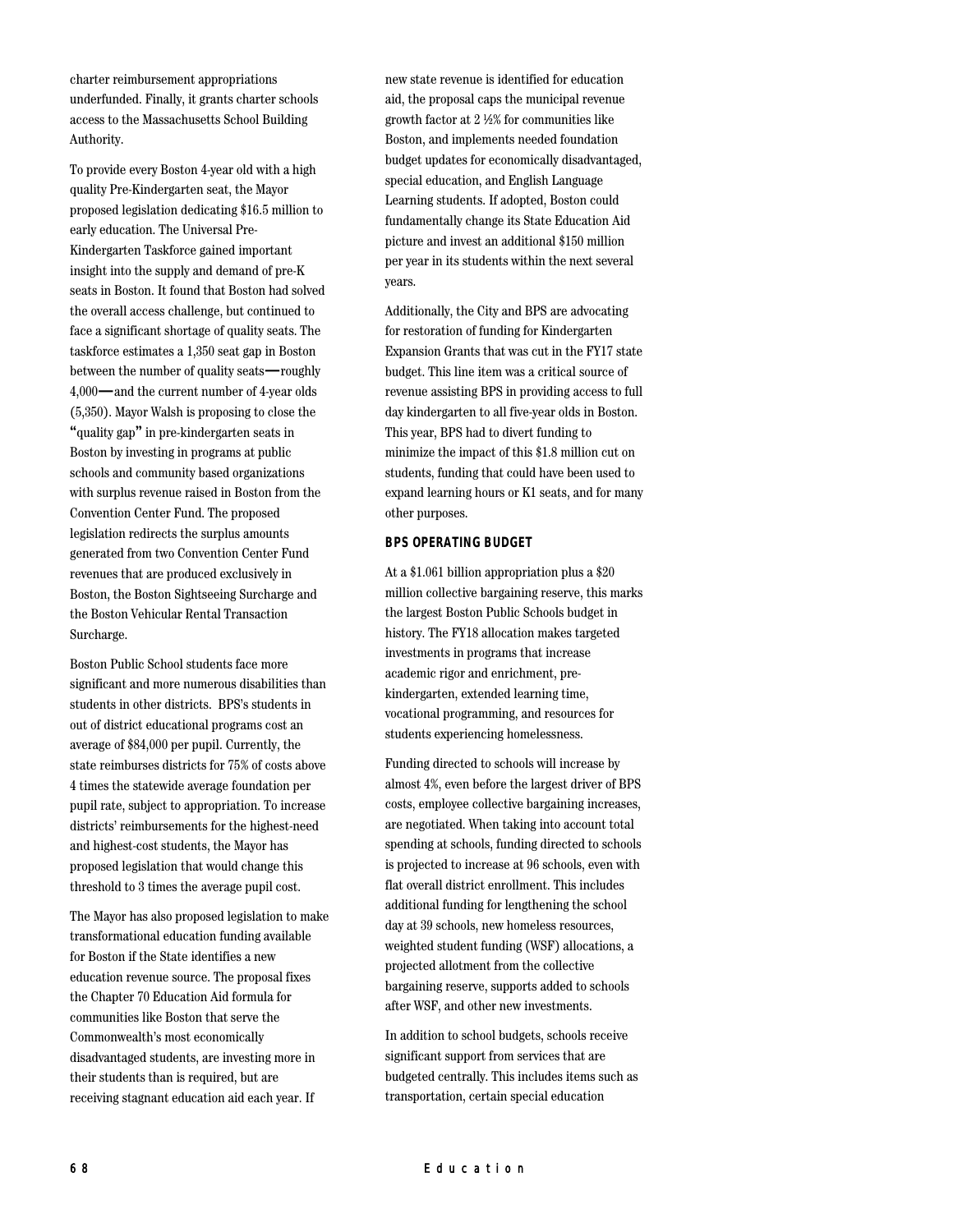services, and facility maintenance. This portion of the budget will increase 2.5% to \$308 million. With these support funds added to funds budgeted at the school level, a full billion dollars is expected to be spent on school services. This increase is driven primarily by transportation costs, which are expected to rise to \$116 million. While transportation costs have risen, BPS expects the \$10 million in transportation efficiencies identified for FY17 to be realized over two years.

As BPS looked to achieve efficiencies to fund strategic investments and approve a balanced budget, they were able to focus the majority of their savings initiatives on central office departments. Overall, the Central Administration budget will decrease by 5.5% to \$62 million. The FY18 budget assumes reductions to central office budgets in areas such as stipends, travel, and food, making way for strategic investments such as extended learning time.

To close opportunity and achievement gaps and support students most in need, the FY18 BPS budget includes the following new investments:

- \$14.2 million to support an extended day for 15,000 more, from kindergarten through 8th-grade, 120 additional hours of learning time — or the equivalent of 20 more school days a year;
- \$1.25 million to support Level 3, 4 and 5 schools, particularly those with declining enrollment;
- \$1.2 million to support more than 3,000 students BPS has identified as experiencing homelessness;
- \$700 thousand to expand the Excellence for All initiative that increases academic rigor and enrichment to  $5<sup>th</sup>$  graders in 13 schools, reaching a total of 1,569 students with this program;
- \$1.3 million for new vocational programming at The English High School and Edward M. Kennedy Academy for Health Careers;
- \$500 thousand for an additional 100 K1 students to be served;
- \$340 thousand to support the District's water policy;
- \$275 thousand for additional substitute custodians;
- \$81 thousand to open new dual language classrooms;

Like most City departments, Boston Public Schools has not yet negotiated their collective bargaining agreements effective in FY18. Consequently, this budget does not include general wage increase for FY18. The City will reserve \$20 million for BPS's FY18 collective bargaining costs to be used when agreements are negotiated.

# **BPS Enrollment**

Student enrollment is the foundation of the BPS budget. The preliminary stage of the budget process involves enrollment projections for each program, grade, and school, which are based on historic trends and current data. The projected enrollment at each school for the upcoming school year determines the allocation of resources at the school level through the weighted student funding formula. The FY18 budget development process included a more rigorous use of data, and collaboration between school leaders and BPS Finance to develop accurate enrollment projections. In FY18, the BPS projected budgeted enrollment is approximately 57,200, including an additional 100 prekindergarten seats. Overall enrollment has remained consistent over the past 5 years, ranging from a high of 56,959 students in 2014- 15, to a low of 56,404 in the 2016-2017 school year.

At the school level, BPS has seen some shifts in enrollment. BPS gives parents a voice in where their child attends schools, which causes shifts from year to year. The BPS School Committee has also supported school communities that have requested to expand grades in recent years, which has led to shifts in enrollment. It is projected that 600 more students will be enrolled in the District's highest performing schools next year.

### **Weighted Student Funding**

Weighted Student Funding (WSF) ensures resource equity for all students no matter the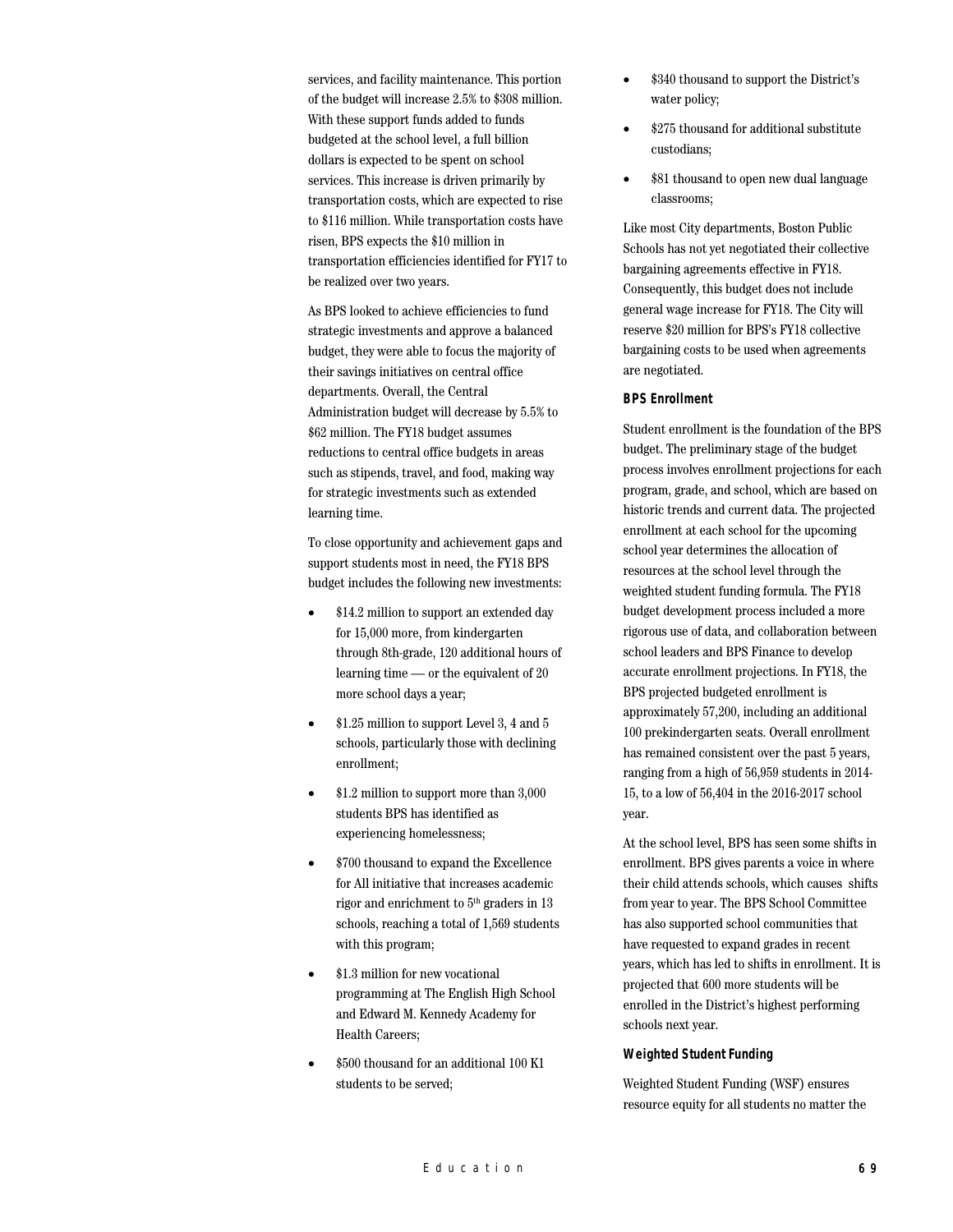school they attend. The weighted student funding model creates a baseline per-student funding amount and then adjusts the amount depending on individual student need. For example, students whose family income is at or below the poverty level will receive additional funding in the formula. Other need-based weights include students with disabilities, English Language Learners (ELL), and vocational education students. A school's budget is calculated by adding the individual funding amounts for every student projected to attend that school in the fall. Additionally, each school also receives a foundation budget to support essential staff. In FY18, the district increased the total direct appropriations to schools by approximately \$2.8 million to \$483.3 million through WSF. WSF is only one component of schools' funding; total school funding is expected to rise by almost 4% or \$25 million in FY18.

For FY18, the seventh year using the WSF formula, BPS continues to refine this needbased method of funding. Student-based allocation models are the standard for transparent and equitable school budgeting. Such models allow dollars to follow students, and those dollars are weighted based on student needs. BPS's highest-need students receive more resources through the weighted student funding structure.

When enrollment declines at a school, central office works closely with that school to appropriately adjust staffing. Particular care was made through this process to make classrooms full so that they are affordable to schools. There are safeguards in place to assist schools with declines in enrollment, including sustainability allocations and soft landings, as well as other reserves that are used throughout the budgeting process.

BPS's FY18 budget includes a series of substantial supports on top of WSF –including existing and proposed new investments totaling over \$16 million – that differentially serve the district's highest need students. These include the new proposed investment to support students experiencing homelessness, state grants for turnaround schools, Academic Response Teams, and a new \$1.25 million

reserve specifically targeted at Level 3, 4, and 5 schools. These funds will support lower performing schools, particularly those with declining in enrollment. BPS anticipates significant funds from this reserve will support Excel High School and Brighton High School, which are in the turnaround planning process and will see budget increases at the conclusion of that process.

## **Early Childhood Education**

Research confirms that pre-kindergarten has a positive impact on student achievement in the Boston Public Schools. BPS currently serves approximately 2,500 children in prekindergarten classrooms, and demand increases every year. Those students are part of the 90% of Boston's 5,350 four-year-olds who are enrolled in a pre-kindergarten program, in either a school or community-based setting. BPS early education programs have been recognized as among the most effective in the nation at closing achievement gaps. They are content-rich in science, literacy, arts and math. Data shows BPS prekindergarten attendees outperform their peers in third and fifth grade MCAS, both in ELA and in Math.

In FY18, Mayor Walsh will continue his successful campaign to expand BPS prekindergarten (K1) seats and make an investment to establish a universal pre-k infrastructure. With more than 100 additional K1 students to be served in FY18, Mayor Walsh will have added 422 K1 seats to BPS since he took office at a total investment of over \$4.3 million. Mayor Walsh has also filed early education finance legislation to close the "quality gap" in pre-kindergarten seats in Boston by investing in programs at BPS and in community based organizations. The Universal Pre-Kindergarten (UPK) taskforce estimates a 1,350 seat gap in Boston between the number of quality seats—roughly 4,000—and the current number of 4-year olds (5,350). To dedicate \$16.5 million to early education, this legislation would redirect the surplus amounts generated by two Convention Center Fund revenues that are produced exclusively in Boston.

BPS will continue to strengthen and expand programs, including full-day K1 classrooms for four-year-olds. More than half of BPS early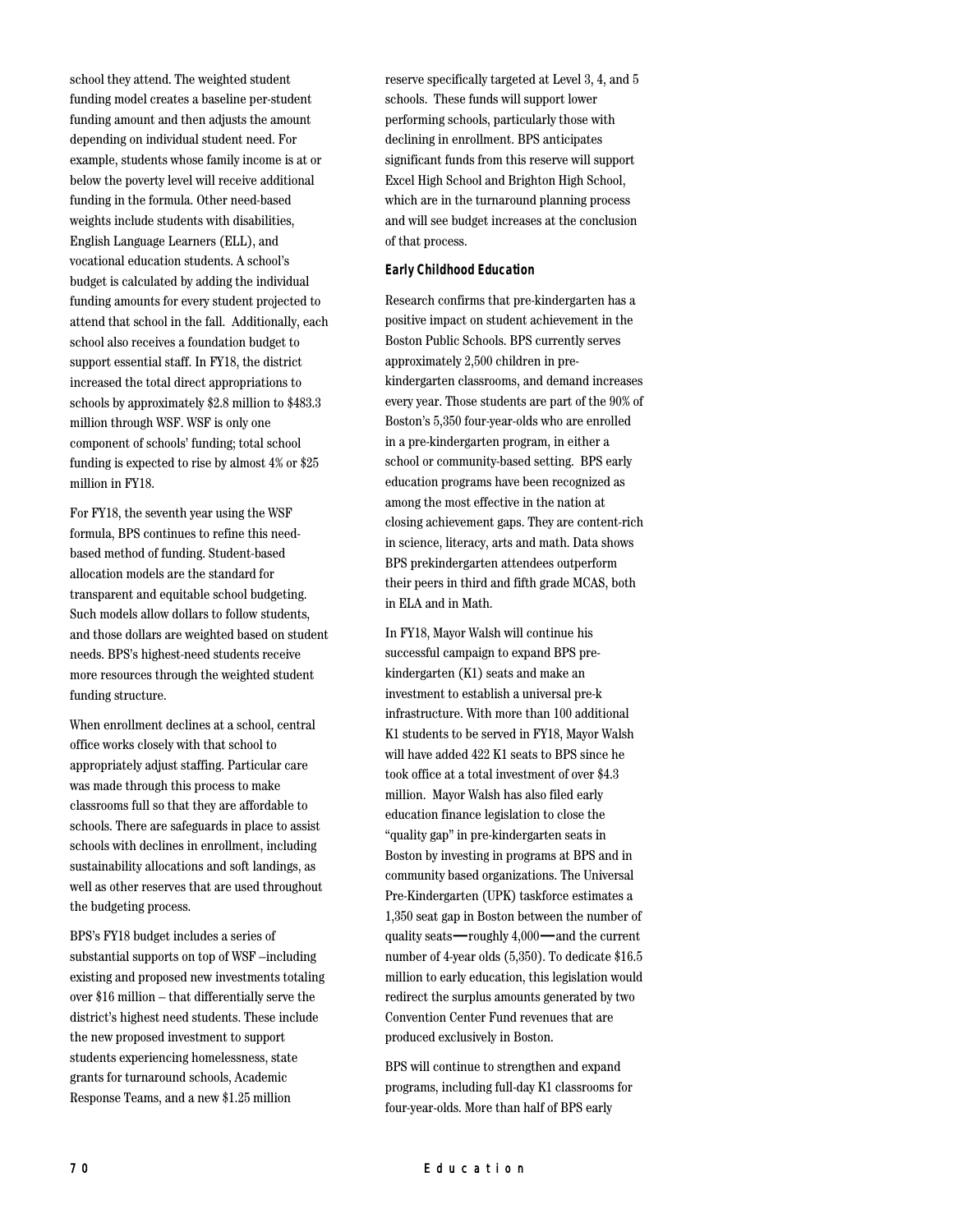childhood classrooms have earned accreditation from the National Association for the Education of Young Children (NAEYC), affirming that these programs offer high-quality, state-of-theart education to help get children off to successful starts.

#### **Special Education**

The special education budget totals \$267.6 million in FY18, an increase of \$8.5 million or 3.3% from FY17 levels. The special education budget accounts for approximately 22% of the total BPS budget and supports the almost 12,000 students with disabilities, or 20% of the BPS population.

In FY18, the District will continue implementation of a special education data management system. This data system will allow BPS to better manage and monitor Individualized Education Programs (IEPs) and ensure students are getting the services they need.

In addition to mainstream or substantially separate placements in the District, BPS is responsible for the educational services of approximately 498 students in out-of-district placements. BPS has seen an increase in the number of high need students and DCF involved students placed in group homes who require private placement. BPS is fully or partly responsible for paying for services for most of these students at an average cost of \$84,000 per year in FY16. Tuition rates are established by the Commonwealth of Massachusetts Rate Setting Commission.

#### **Bilingual Education**

The Bilingual/SEI budget totals \$75.6 million in FY18, an increase of \$800 thousand or 1.1% from FY17 levels. Approximately 30% of BPS students have an ELL designation. Currently, English Learning students within the District speak more than 71 different languages. In FY18, the City will make an \$81 thousand investment to open new dual language classrooms.

Additionally, BPS continues to make investments to expand ELL academic programs and teacher training. The number of Sheltered English Immersion programs in the district will be increased, as will the number of teachers

with English as a Second Language (ESL) licenses.

# **Extended School Day**

In 2015, Mayor Walsh launched a reform to extend the school day for kindergarten through 8<sup>th</sup> grade schools over three years. In the 2017-2018 school year, Boston is investing \$14.2 million to allow 39 more schools and 15,000 more students to receive 40 minutes more each school day through the implementation of Extended Learning Time (ELT). This expansion brings the total number of students receiving extended learning to over 23,000 at 57 schools throughout the District at a total investment of \$18.9 million. This investment will add 120 more hours, or the equivalent of 20 additional school days a year, to kindergarten through  $8<sup>th</sup>$ grade students. Prior to this reform, students in traditional BPS elementary and middle schools were in class for six hours and six hours and ten minutes, respectively, well below the national average.

The extended time will help more students gain valuable learning and enrichment opportunities. Schools with extended learning showed a "statistically significant" positive effect in 5th grade science, 6th grade math, 8th grade science and 7th grade English Language Arts, according to a statewide study. Students in ELT schools also outperformed their peers in non-ELT schools in growth measurements on all MCAS tests. Teachers in the Massachusetts ELT program reported that the extended day allowed them to accomplish their teaching goals and cover the instructional material their students need to learn.

## **EXTERNAL FUNDS**

External funds are provided directly to BPS through formula grants (entitlements), competitive grants, reimbursement accounts, and other grants, primarily from state and federal sources. These external funds are critical to the success of the district, but have decreased to 11% of total funding in FY18 from 17% in FY12 (Figure 3). Decreased external funding was identified as a challenge to BPS's long-term financial stability in the Long-Term Financial Plan. In recent years, the BPS budget has relied on the increased City appropriation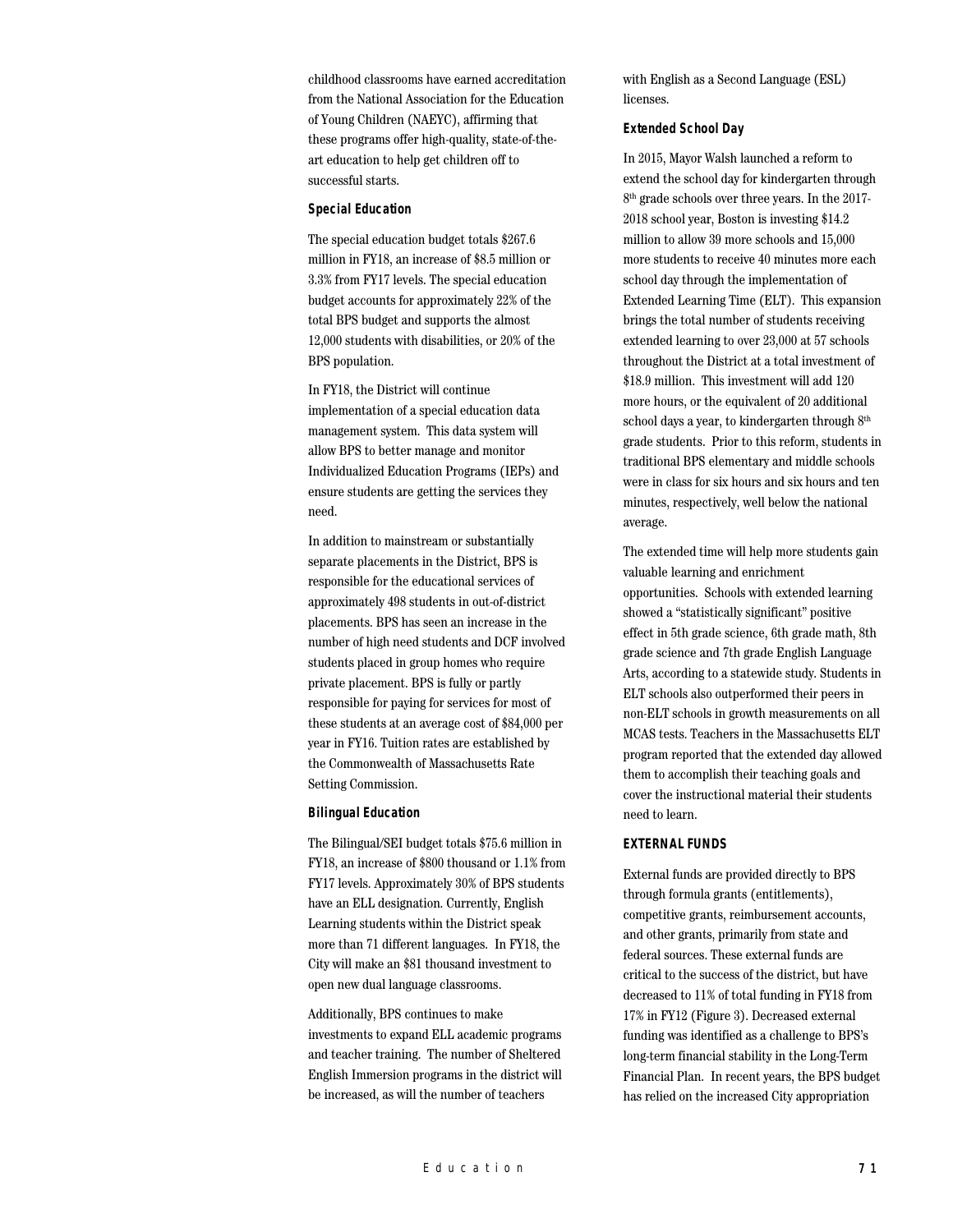to help absorb these decreases. Overall, BPS is expecting a decrease of \$1.8 million, or 1.4%, compared to FY17.



# *Figure 1 - External Funds as % of Total Funds, FY12-15 Actuals, FY16 Budget, FY17 Projected*

One of the largest sources of federal revenue for BPS is the Title I entitlement grant. BPS is projecting \$36.2 million in Title I revenue in FY18. The grant's purpose is to improve the academic achievement of disadvantaged students by ensuring that that all students have an equal opportunity to obtain a high-quality education. The grant provides direct funds to schools with higher levels of poverty.

BPS receives two external revenue sources to fund the district's comprehensive special education program. Through Circuit Breaker reimbursements, the Commonwealth shares the cost of educating students with disabilities once the cost to educate those students exceeds a threshold amount. BPS is projected to receive approximately \$15 million in Circuit Breaker revenue in FY18. Additionally, funds provided through the federal Individuals with Disabilities Education Act (IDEA) grant enable the district to provide special education in the least restrictive environment possible for children with disabilities ages 3 through 21, and to provide early intervention services for children from birth through age two. BPS is projecting to receive \$17.9 million, or a 3.7% increase in IDEA funds in FY18.

## **School Improvement Grants**

BPS anticipates \$2.09 million in School Improvement Grants from the Commonwealth in FY18. This funding is provided to the lowest performing schools in BPS, also known as turnaround schools, to extend the instructional day by at least 30 minutes, hold an additional 100 professional development hours for teachers, and provide other school based support, such as after school tutors and literacy coaches. In FY18, the district has applied for funding for Grew Elementary, Dorchester Academy, Madison Park Technical Vocational High School, Excel High School, and Brighton High School. Although previous School Improvement Grants have expired, the district has shifted these activities to the operating budget to continue the work of turning around low performing schools. The FY18 budget includes an additional \$750 thousand in funding to transition the Dearborn and the Mattapan Early Elementary, School where previous School Improvement Grants have ended. Also, as mentioned previously, an additional \$1.25 million reserve will be set up for Level 3, 4, and 5 schools that are experiencing declining enrollment.

### **PERFORMANCE**

The creation of a Performance Meter comprised of 14 key performance indicators (KPIs) associated with school improvement was an initiative that was developed as part of Superintendent Chang's 100 Day Plan. The Performance Meter is a critical step in establishing a performance management culture within the District, and will allow BPS to identify the most effective supports for schools. The Performance Meter tracks KPIs concentrated on the achievement gap, early literacy, proficiency of certain age groups in specific subjects, and college and career readiness. The use of authentic evidence and data will allow BPS to continue to close opportunity and achievement gaps.

#### **Graduation Rates**

BPS has been evaluating its progress towards academic goals using measurable outcomes for several years. The District has seen positive gains in several performance metrics, including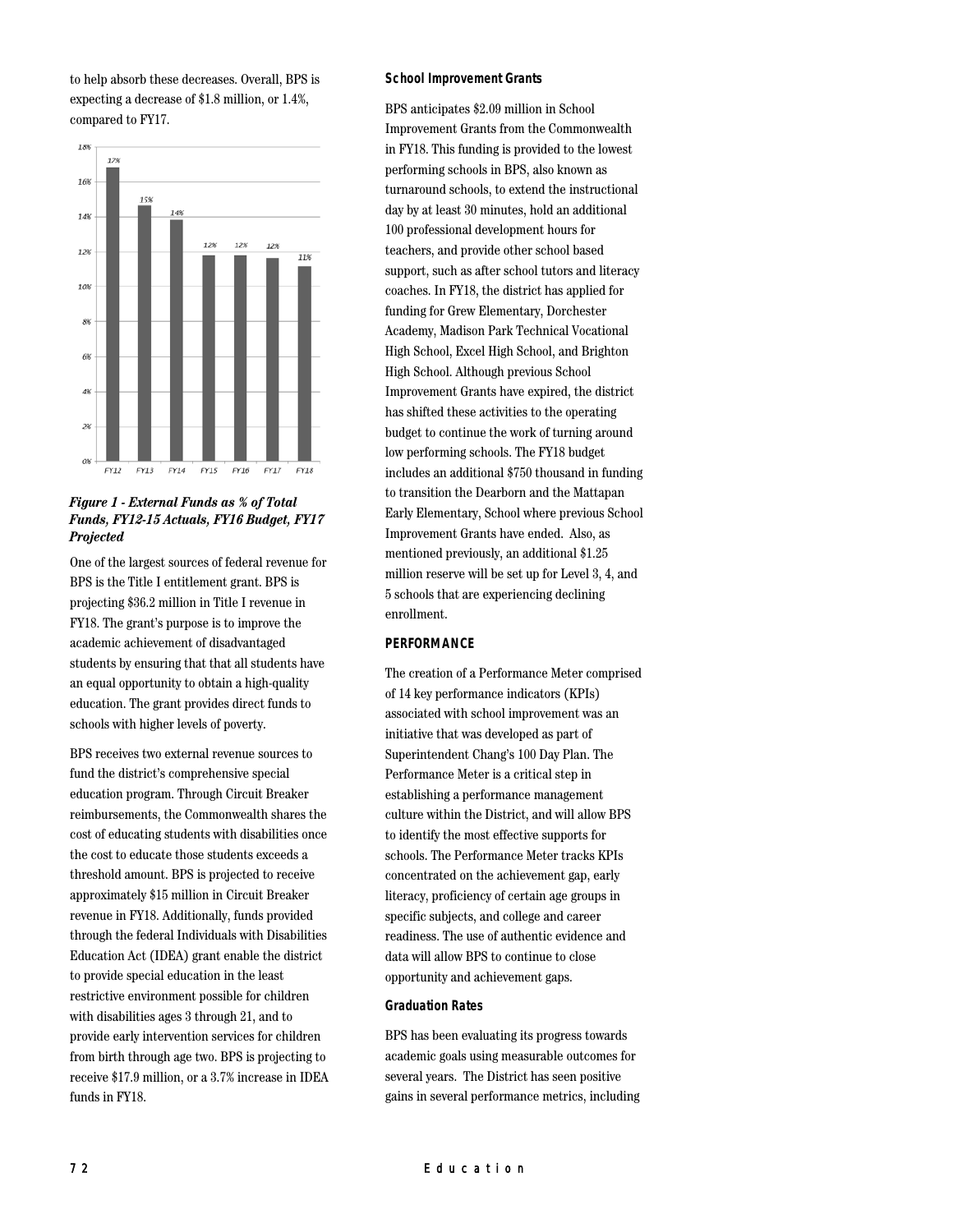increases in graduation rates. The overall fouryear graduation rate for the BPS class of 2016 was 72.4%. This represents a 1.7% increase over the 2015 rate. The BPS high school graduation rate has increased each year since the 2006- 2007 school year, when the graduation rate was 57.9%. The 2016 graduation rate is the highest ever recorded by BPS.

Additionally, twelve Boston high schools achieved graduation rates of 80% or above, meeting the state's accountability target. They include: New Mission High School; Boston Latin School; Boston Latin Academy; Boston Another Course to College; John D. O'Bryant School of Mathematics and Science; Boston Arts Academy; Boston Community Leadership Academy; Mary K. Lyon High School; Fenway High School; Josiah Quincy Upper School; Edward M. Kennedy Academy for Health Careers; and TechBoston Academy.

### **Dropout Rate**

BPS's annual dropout rate for students in grades 9-12 increased slightly from 4.4% to 4.5% in the 2015-16 school year. Previously, BPS had two consecutive years that it achieved its lowest dropout rate on record.

In 2014, Boston's dropout rate, a significant indicator of a school's effectiveness, dropped below 4% for the first time in history. According to state guidelines, students in grades 6-12 are counted as dropouts if they leave school during the year for any reason other than transfer, graduation, death or expulsion with an option to return.

## **Accountability Results**

The Massachusetts Department of Elementary and Secondary Education (DESE) classifies all Massachusetts districts and schools into one of five accountability and assistance levels, with the highest performing in Level 1 and lowest performing in Level 5. Boston has a track record of leading struggling schools to success.

Twelve schools increased in level between the 2015 and 2016 accountability reports, with six schools rising two levels from Level 3 to Level 1, including Boston Arts Academy, Boston International Newcomers Academy, Harvard/Kent Elementary School, Mildred Avenue Middle School, and Mozart Elementary

School. Fenway High School, James Otis Elementary School, Josiah Quincy Elementary School, Manassah E. Bradley Elementary School, and New Mission High School rose from Level 2 to Level 1, while the Boston Community Leadership Academy rose from Level 3 to Level 2. The City will continue to work with state and community partners to make more improvements in our schools across the board.

### **BUILDBPS**

The FY18-22 Capital Plan funds facility and technology projects that support education and youth achievement in all neighborhoods across the City. Mayor Walsh announced a \$1 billion investment to modernize Boston's public school infrastructure, and the *BuildBPS* plan will guide that process. Through a dedication of City capital funds and a strong working relationship with the Massachusetts School Building Authority (MSBA), the plan will more than double the capital spending on BPS facilities over the next decade. Mayor Walsh's FY18-22 Capital Plan begins to implement early action *BuildBPS* initiatives while reserving funding for projects coming out of the *BuildBPS* engagement process.

A robust community process will commence in FY18 and continue each year. The planning principles, data, and analysis outlined during the *BuildBPS* planning process will guide community workshops across the City. These workshops will be the vehicle through which the community can propose new projects and investments. The City and BPS will further analyze the proposed projects that will become the foundation of each year's capital plan.

The \$13 million BuildBPS 21st Century Schools Fund will provide schools with 21st century tools, including new technology and comfortable, movable furniture. This initiative will promote learner-centric programs, benefit professional development, and provide greater flexibility in both current and future learning spaces. Relative to larger-scale building renovations and repairs, these upgrades can be done at lower cost and on an accelerated timeline. BPS will create a menu of 21st century packages that schools will be able to select from, depending on their needs. BPS will work